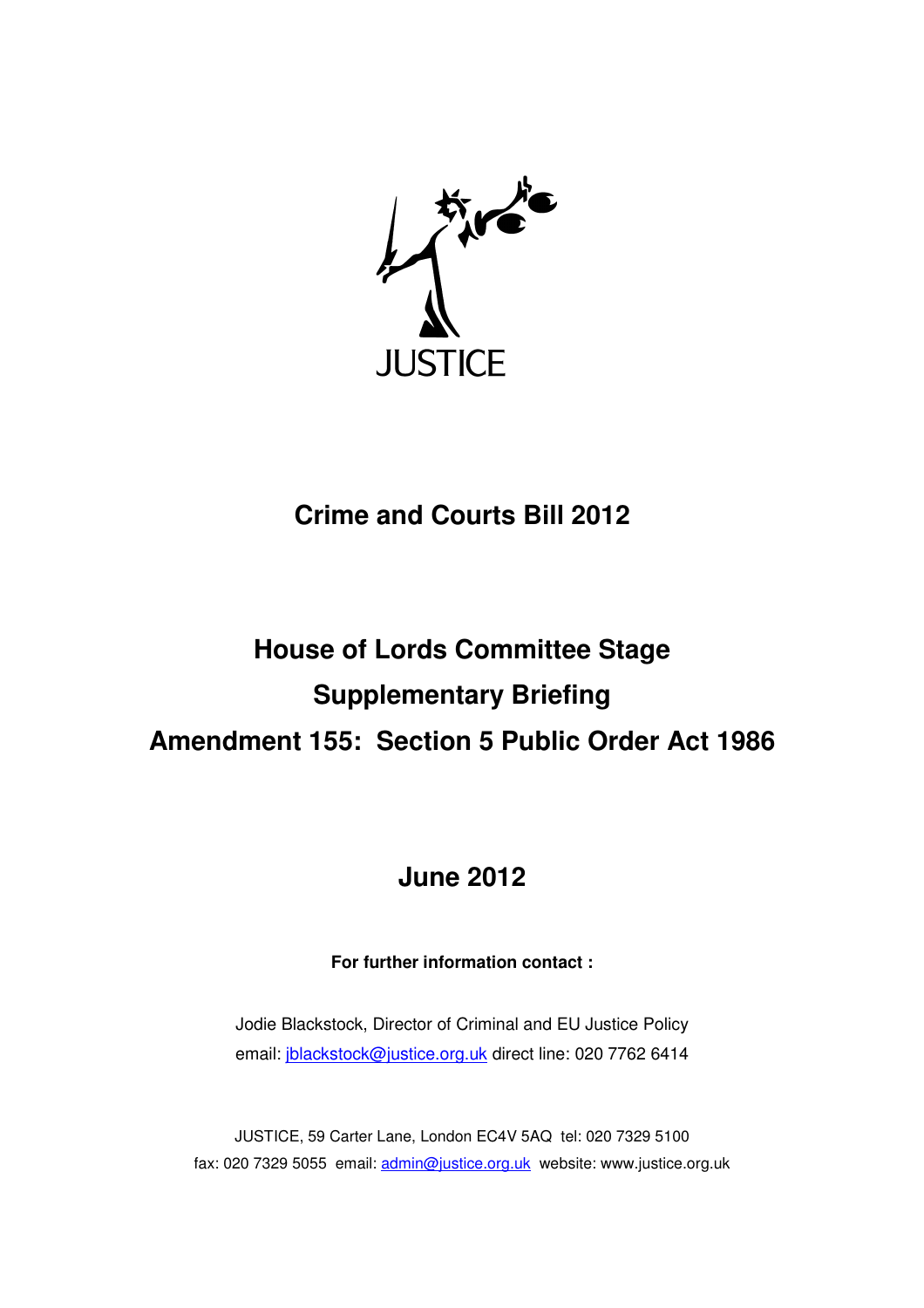### **Introduction**

- 1. JUSTICE is a British-based human rights and law reform organisation, whose mission is to advance justice, human rights and the rule of law. JUSTICE is regularly consulted upon the policy and human rights implications of, amongst other areas, policing, criminal law and criminal justice reform. It is the British section of the International Commission of Jurists.
- 2. The Crime and Courts Bill was introduced to the House of Lords immediately after the Queen's Speech on 10th May 2012. JUSTICE has prepared a briefing on the Bill for Committee Stage which highlights our main concerns regarding the provisions in the Bill.<sup>1</sup> This supplementary briefing has been produced in support of Amendment  $155.<sup>2</sup>$  This amendment, tabled in the names of Lord Mawhinney, Lord Mackay of Clashfern, Lord Macdonald of River Glaven and Baroness Hamwee would reform Section 5 of the Public Order Act 1986 (POA) to remove the threat of criminal sanction from speech or conduct deemed "insulting". JUSTICE has long argued for such reform. $3$
- 3. The Government concluded the latest consultation on this issue in January 2012.<sup>4</sup> No response has yet been published. We consider that the Crime and Courts Bill provides an ideal opportunity for Parliament to address the disproportionate impact upon freedom of expression that criminalising "insulting" language or conduct produces.

#### **Section 5 Public Order Act 1986**

 $\overline{a}$ 

4. Freedom of expression is arguably 'the primary right in a democracy', without which 'an effective rule of law is not possible'.**<sup>5</sup>** In England and Wales its

<sup>&</sup>lt;sup>1</sup> http://www.justice.org.uk/data/files/resources/327/Crime-and-Courts-Bill-HL-Committee-Stage.pdf <sup>2</sup> Formerly numbered 79: http://www.publications.parliament.uk/pa/bills/lbill/2012-

<sup>&</sup>lt;u>2013/0004/amend/ml004-iii.htm</u><br><sup>3</sup> The previous Government consulted on this issue in 2009. JUSTICE's response can be found here: http://www.justice.org.uk/resources.php/185/public-order-act-1986-section-5-amendment-justiceresponse. Most recently JUSTICE proposed amendments to the Protection of Freedoms Bill in order to amend the Act without further delay: http://www.justice.org.uk/resources.php/137/protection-offreedoms-bill 4

JUSTICE's submission to the Government Consultation is available here: http://www.justice.org.uk/data/files/resources/316/Microsoft-Word-JUSTICE-Police-Powers-Protest-

<sup>&</sup>lt;u>Response-Jan-2012-FINAL.pdf</u><br><sup>5</sup> Lord Steyn in *McCartan Turkington Breen v Times Newspapers* [2001] 2 AC 277 at p297. Case-law quotations and references in the 'General remarks' section of this document are taken from R Clayton and H Tomlinson, The Law of Human Rights (2nd ed), (OUP, 2009).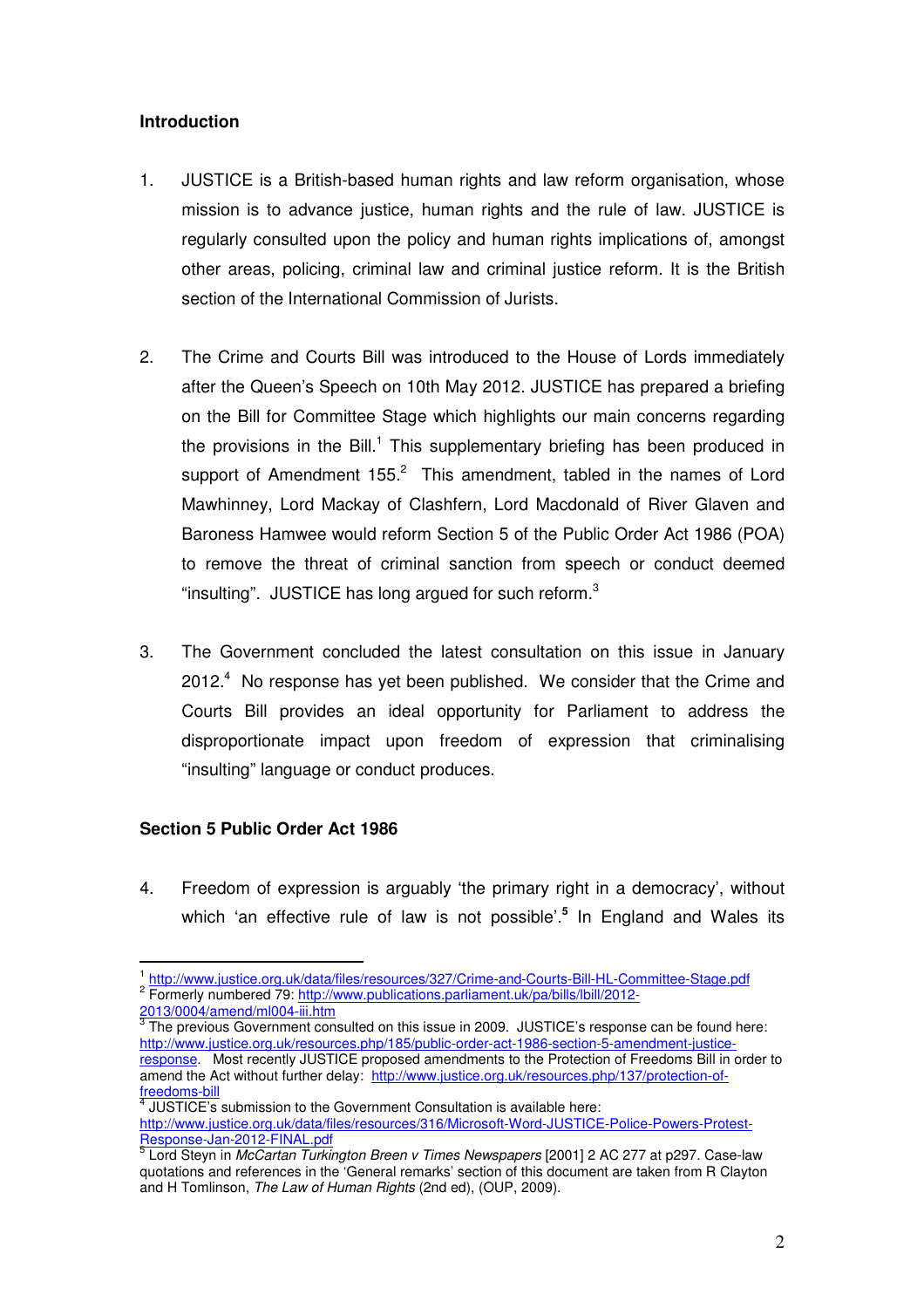importance has long been recognised by the common law:**<sup>6</sup>** In particular, it is a fundamental aspect of freedom of expression that included is not merely the expression of ideas or sentiments that everyone in society agrees with or approves of. If the right to freedom of expression is to mean anything, it must also extend to forms of expression that others find offensive or insulting, including ideas that 'offend, shock or disturb'.**<sup>7</sup>** This aspect of freedom of expression is especially important in the context of protests and demonstrations and other circumstances where the expression is political, for expression of political ideas enjoy particularly strong protection under article 10 of the European Convention on Human Rights<sup>8</sup> and the jurisprudence of the ECtHR.<sup>9</sup>

- 5. In addition to engaging freedom of expression, arrests for section 5 POA offences will also frequently interfere with the right to freedom of assembly, protected under Article 11 ECHR.**<sup>10</sup>**
- 6. Section 5 POA provides:

 $(1)$ A person is guilty of an offence if he-(a) uses threatening, abusive or insulting words or behaviour, or disorderly behaviour, or (b) displays any writing, sign or other visible representation which is threatening, abusive or insulting, within the hearing or sight of a

person likely to be caused harassment, alarm or distress thereby.

It is important to note there is no requirement on the prosecution under section 5 to prove either that:

- the alleged offender intended to cause 'harassment, alarm or distress'; or
- any person was actually caused 'harassment, alarm or distress'.

l.

 $7$  See e.g. the decisions of the European Court of Human Rights in Lehideux and Isornia v France (2000) 30 EHRR 665, para 55; *De Haes and Gijsels v Belgium* (1997) 25 EHRR 1.<br><sup>8</sup> See e g. *Therasisen v Iseland* (1993) 14 EHRR 943, para 63. See e.g. Thorgeison v Iceland (1992) 14 EHRR 843, para 62.

 $\frac{6}{2}$  Bonnard v Perryman [1891] 2 Ch 269 at p284.

<sup>&</sup>lt;sup>9</sup> See Thorgeison v Iceland (1992) 14 EHRR 843, para 62: Political expression includes discussion of matters of public concern.

<sup>&</sup>lt;sup>10</sup> See Joint Committee on Human Rights, Seventh Report of Session 2008-2009, Demonstrating respect for rights? A human rights approach to policing protest, Written Evidence – Volume I (HL 47- I/HC 320-I), available at http://www.publications.parliament.uk/pa/jt200809/jtselect/jtrights/47/47i.pdf For JUSTICE's evidence see Volume II (HL 47 – II/HC 320 – II) available at http://www.publications.parliament.uk/pa/jt200809/itselect/itrights/47/47ii.pdf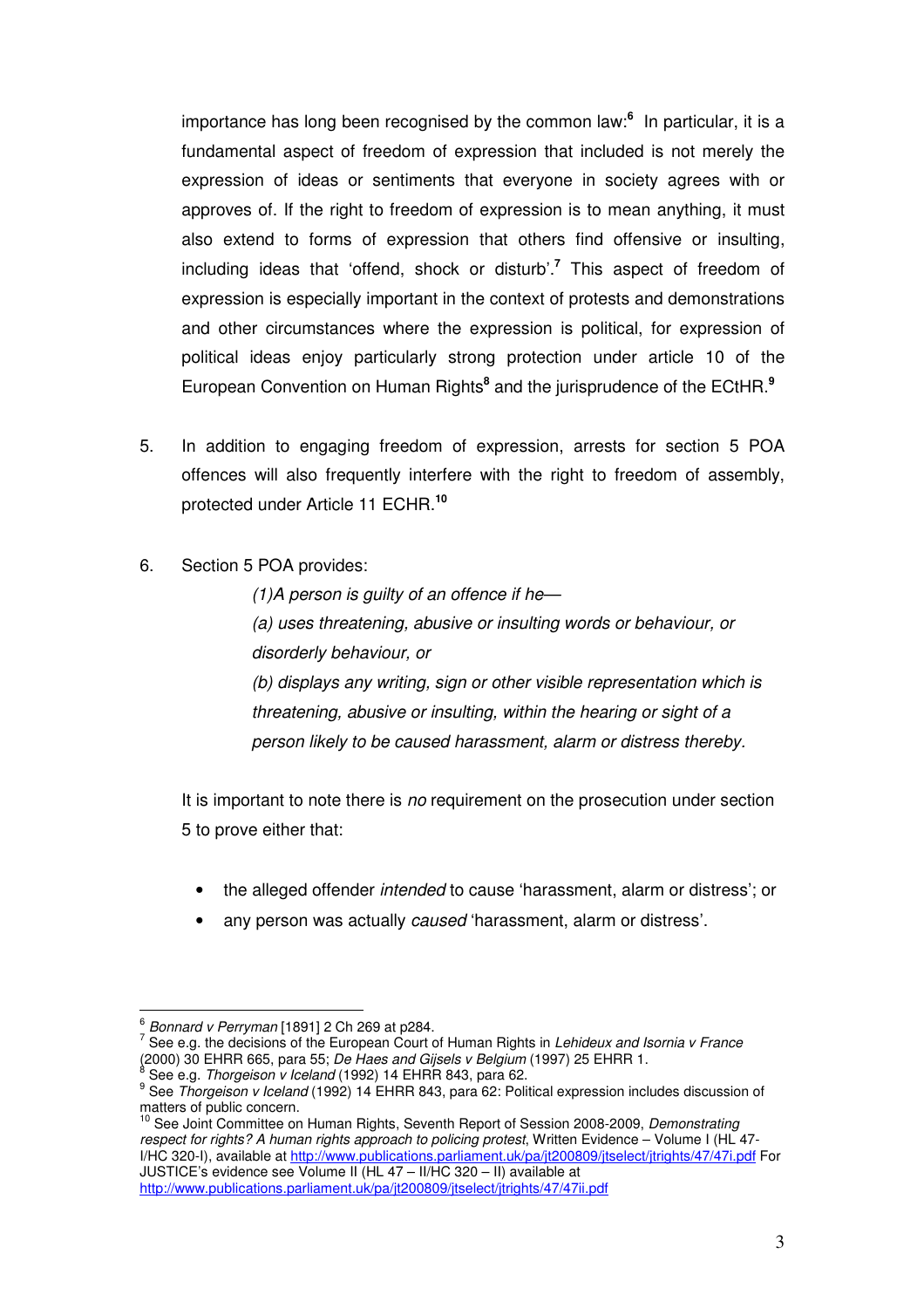- 6. In our view, it is especially problematic that a prosecution is mounted on the basis of insulting words or behaviour when the alleged victim of the offence is the arresting officer.**<sup>11</sup>**
- 7. There is no right, either in English law or under the ECHR, not to be offended. While there is clearly a public interest in the criminal law protecting members of the public from being threatened or harassed by others, merely causing offence (or being likely to do so) through words or conduct in a public place should not, without more, constitute a criminal offence. Public words and conduct which some members of society would have been offended by in previous centuries has been responsible for important social and political reforms: the assertion of racial and gender equality; gay Pride marches; religious worship. It is essential for the progress of society that we do not ossify public views by censoring debate on matters of current public controversy.
- 8. Strongly held social, political and religious views mean that offence is easily taken often on both sides of a debate: for example, on topics as heterogeneous as abortion and conflict in the Middle East. Such subjects, however, remain of extreme importance and ordinary citizens, as well as the media and political classes, must be able to discuss them, debate and demonstrate, without fear of arrest and prosecution. For members of the public, expression in public places remains one of the most important methods of publicising a view or attracting attention to a cause. While the internet has to some extent democratised the media, the visual impact and news coverage attracted by prominent demonstrations such as the 2003 march against the war in Iraq and the protests by supporters of the Tamil community in Sri Lanka in Parliament Square cannot be rivalled by a blog or online post.
- 9. The removal of the word 'insulting' from s5 POA would go some way to prevent the overuse of this power. It is uncontroversial, in our view, that 'threatening' words and conduct should be restrained by the law. However, the word 'abusive' in s5 POA remains problematic since it can be defined as 'insulting or rude.'<sup>12</sup>

l.

See also e.g. Southard v DPP [2006] EWHC 3449 (Admin). See also Home Office, Consultation on Police Powers to Promote and Maintain Public Order, October 2011, page 8.

<sup>&</sup>lt;sup>12</sup> Chambers 21<sup>st</sup> Century Dictionary